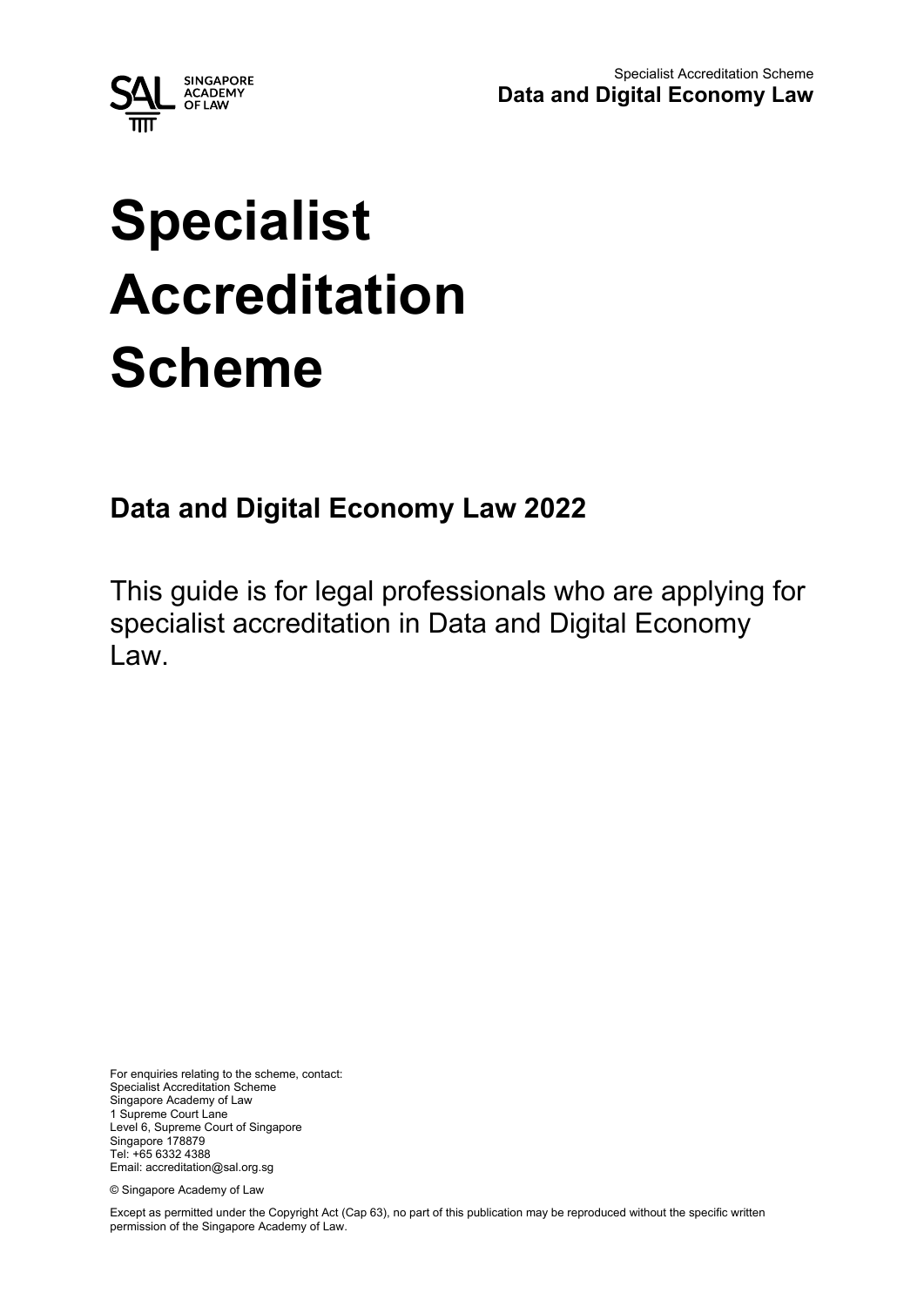

# **Version Control Record**

| <b>Version</b> | <b>Effective date</b> | <b>Changes</b>                                                                                                                                                                                                                                             | <b>Author</b> |
|----------------|-----------------------|------------------------------------------------------------------------------------------------------------------------------------------------------------------------------------------------------------------------------------------------------------|---------------|
| 1.00           | 1 January 2022        |                                                                                                                                                                                                                                                            | GC            |
| 1.01           | 23 March 2022         | Paragraph 5.3 inserted. Lists the examinable topics for<br>2022 specialist accreditation programme<br>Paragraph 5.4 inserted. Specifies the number of<br>examination questions for 2022 specialist accreditation<br>programme                              | GC.           |
| 1.02           | 4 April 2022          | Paragraphs 3.4 and 3.8 amended: While the Scheme is<br>aware that inhouse counsel are not required to formally<br>accumulate SILE CPD points, for the purpose of the<br>Scheme, they are required to show some form of<br>continuing learning involvement. | GC            |

# **Contents**

# <span id="page-1-0"></span>**1. Definitions**

- 1.1. *Data and Digital Economy (D2E) legal practice.* This is the practice of law relating to "online platforms, and activities that owe their existence to such platforms", including "all activities that use digitised data"[1](#page-1-1) and "economic activities that include using digitized information and knowledge as the key factor of production, modern information networks as an important activity space, and the effective use of information and communication technology (ICT) as an important driver of productivity growth and economic structural optimization".[2](#page-1-2)
- 1.2. *Candidate.* A legal professional who has applied to be an Accredited Specialist or a Senior Accredited Specialist and whose candidature has been confirmed by the SAL and is in the process of being assessed by the SAL.
- 1.3. *Inhouse counsel*. A lawyer who is employed by corporations, associations, non-profits and other public- and private-sector entities located in Singapore to work in-house on their legal matters.

<span id="page-1-1"></span><sup>1</sup> "Measuring the digital economy", International Monetary Fund, February 2018, para. 6, p. 7

<sup>&</sup>lt;file:///C:/Users/gillianchee/Downloads/022818MeasuringDigitalEconomy.pdf>.<br><sup>2</sup> "G20 Digital Economy Development and Cooperation Initiative", World Economic Forum and the Group

<span id="page-1-2"></span>of Twenty (G20), 2016, para. 2, p. 1 <https://www.mofa.go.jp/files/000185874.pdf> (accessed 12 January 2022).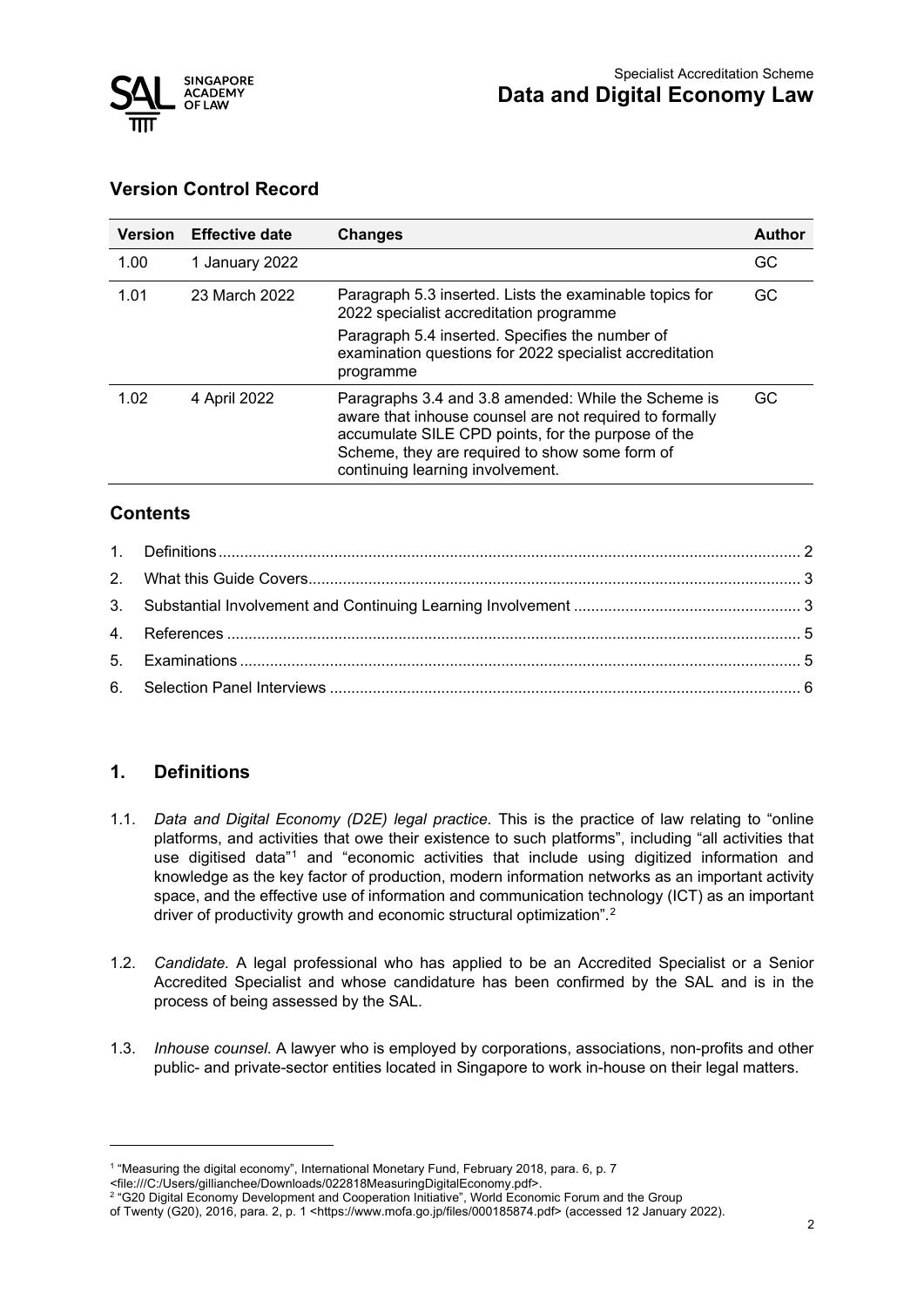

- 1.4. *Legal practitioner.* Advocate and Solicitor of the Supreme Court of Singapore with a currently valid practising certificate.
- 1.5. *Legal professional*. Refers collectively to both legal practitioners and in-house counsel.

# <span id="page-2-0"></span>**2. What this Guide Covers**

- 2.1 The Specialist Accreditation Scheme attempts to apply the same accreditation framework, as set out in the Information for Applicants - General, across all practice areas.
- 2.2 In cases where there are additions to and/or deviations from the said accreditation framework for a particular practice area, a separate Guide for that practice area will state those variations.
- 2.3 This Guide covers the Substantial Involvement, CPD and References criteria, Examination and Selection Panel Interview topics for Data and Digital Economy Law.

# <span id="page-2-1"></span>**3. Substantial Involvement and Continuing Learning Involvement**

#### **Accredited Specialist**

#### **Substantial Involvement**

- 3.1 For lawyers, applicants must show that, in the immediate **3 years** prior to application, they have been engaged in full-time practice and have dedicated per year a **minimum 450 hours to 1 core and 1 specialism**.
- 3.2 For inhouse counsel, applicants must show that, in the immediate **3 years** prior to application, they have been engaged in full-time legal work, i.e. work that is a permanent and ongoing feature of their role, in **1 core and 1 specialism** within their organisation(s) **a year**.

#### **Core areas**

Data Privacy and Protection Digital Trade (e-commerce, markets and platforms, payment systems and electronic contracting) Intellectual Property Technology Procurement (technology contracting and vendor legal risk management)

#### **Specialisms**

Artificial Intelligence **Cybersecurity** Digital Asset Management and Protection Fintech and Regtech Regulation Internet-of-Things and Computing Media **Telecommunications**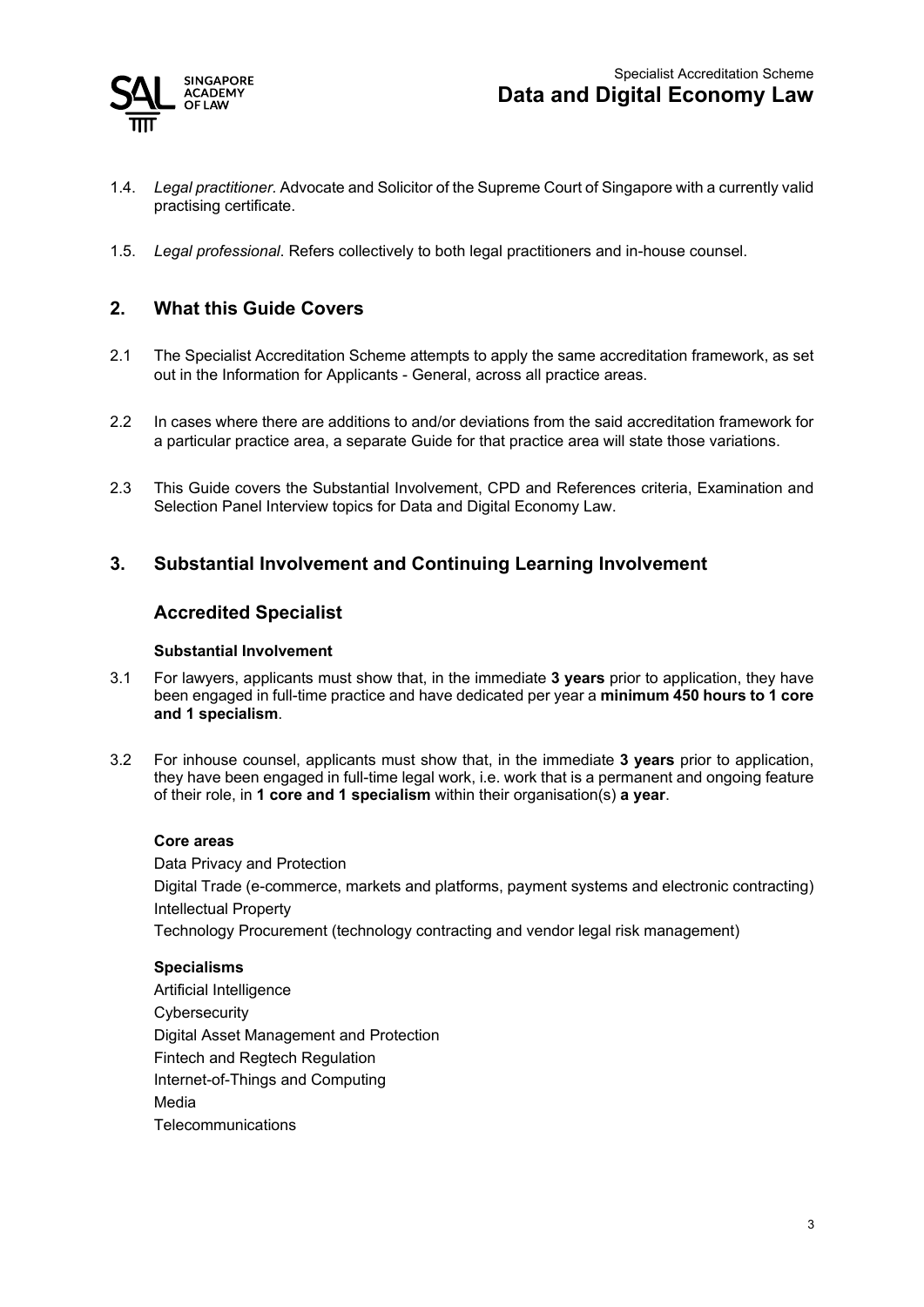

#### **Continuing Learning Involvement**

- 3.3 For lawyers, in the immediate **3 years** prior to application, applicants must have accumulated at least **6 public and/or private SILE CPD points a year** in this specialisation.
- 3.4 For inhouse counsel, in the immediate **3 years** prior to application, applicants must have **undertaken the equivalent of at least 6 points a year** in this specialisation, e.g. by:
	- a. attaining a relevant educational graduate qualification or professional certification, e.g. certification from IAPP
	- b. attending and/or conducting workshops, webinars, seminars, training courses and similar continuing learning events
	- c. contributing to journals, articles, books, consultation papers and other forms of publications, etc.
	- d. sitting on a formal organisational committee

# **Senior Accredited Specialist**

#### **Substantial Involvement**

- 3.5 For lawyers, applicants must show that, in the immediate **5 years** prior to application, they have been engaged in full-time practice and have dedicated **per year** a **minimum 650 hours to 1 core and 1 specialism**.
- 3.6 For inhouse counsel, applicants must show that, in the immediate **5 years** prior to application, they have been engaged in full-time legal work (i.e. work that is a permanent and ongoing feature of their role) in **1 core and 1 specialism** within their organisation(s) **a year**.

#### **Core areas**

Data Privacy and Protection Digital Trade (e-commerce, markets and platforms, payment systems and electronic contracting) Intellectual Property Technology Procurement (technology contracting and vendor legal risk management)

#### **Specialisms**

Artificial Intelligence Digital Asset Management and Protection Fintech and Regtech Regulation Internet-of-Things and Computing **Cybersecurity** Media **Telecommunications** 

#### **Continuing Learning Involvement**

- 3.7 For lawyers, in the immediate **5 years** prior to application, applicants must have accumulated at least **6 public and/or private CPD points a year** in this specialisation.
- 3.8 For inhouse counsel, in the immediate **5 years** prior to application, applicants must have **undertaken the equivalent of at least 6 points a year** in this specialisation, e.g. by: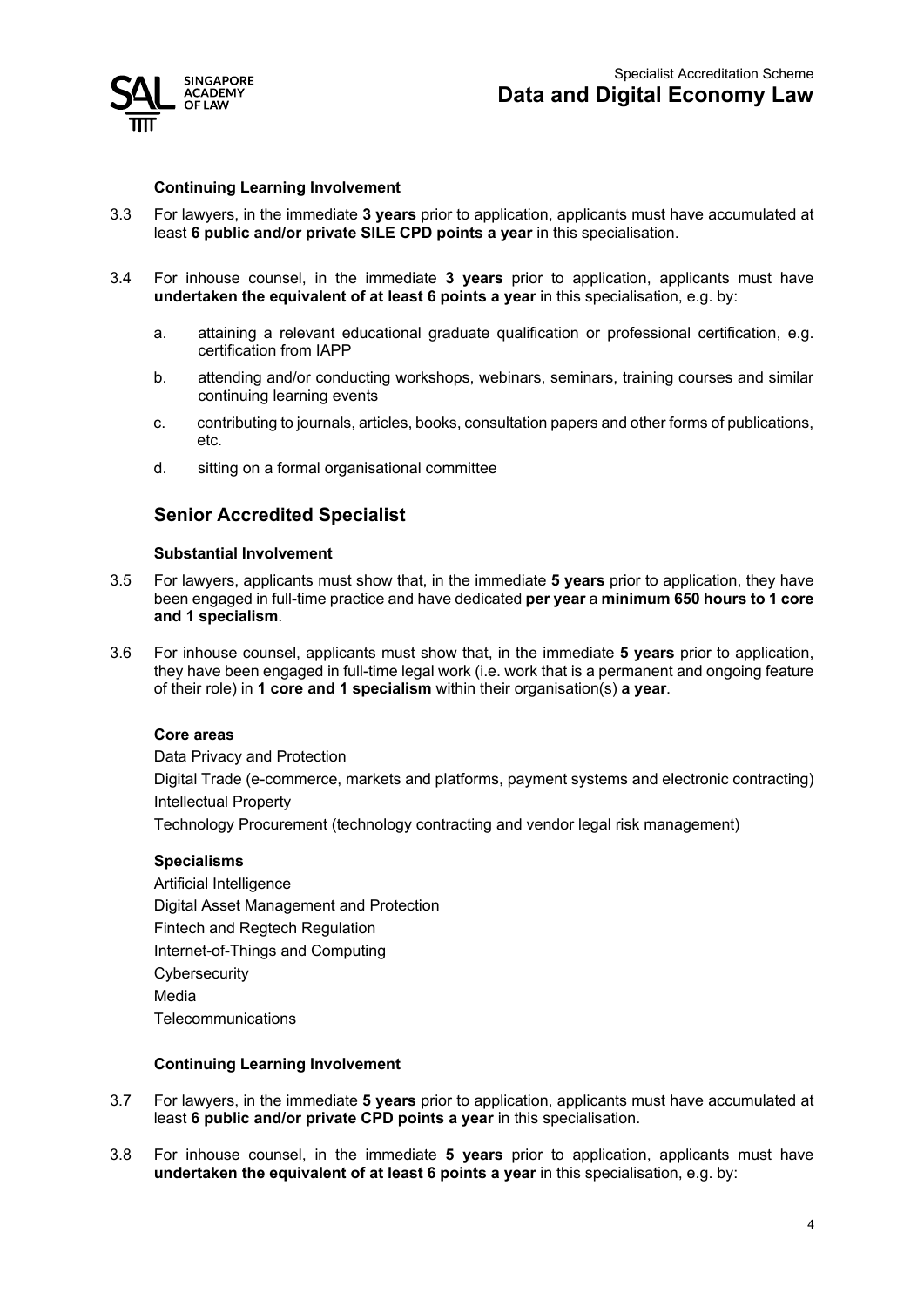

- a. attaining a relevant educational graduate qualification or professional certification, e.g. certification from IAPP
- b. conducting workshops, webinars, seminars, training courses and similar continuing learning events
- c. contributing to journals, articles, books, consultation papers and other forms of publications, etc
- d. sitting on a formal organisational committee

# <span id="page-4-0"></span>**4. References**

- 4.1. Referees can be D2E and/or non-D2E legal professionals. They must be able to attest to the applicants' involvement and competence in the specialisation.
- 4.2. For referees who are D2E legal professionals, criteria set out in Information for Applicants General section 4 apply.
- 4.3. For references in general, considerations set out in Information for Applicants General section 8 apply.

# <span id="page-4-1"></span>**5. Examinations**

- 5.1 The selection of topics will depend on topical areas in a given year, and subject to periodic updates over a two- to three-year cycle to keep pace with developments in the field.
- 5.2 Candidates who have applied to be Accredited Specialists will be examined on the following topics:

#### **Core areas**

a. **Data Privacy and Protection** Digital consumer protection

#### b. **Digital Trade**

Markets and platforms Payment systems Electronic contracting

c. **Intellectual Property**

#### d. **Technology Procurement**

Technology contracting Vendor legal risk management

#### **Specialisms (structured around interconnectedness of the various areas)**

e. **Artificial Intelligence** Liability and negligence

f. **Cybersecurity** Computer misuse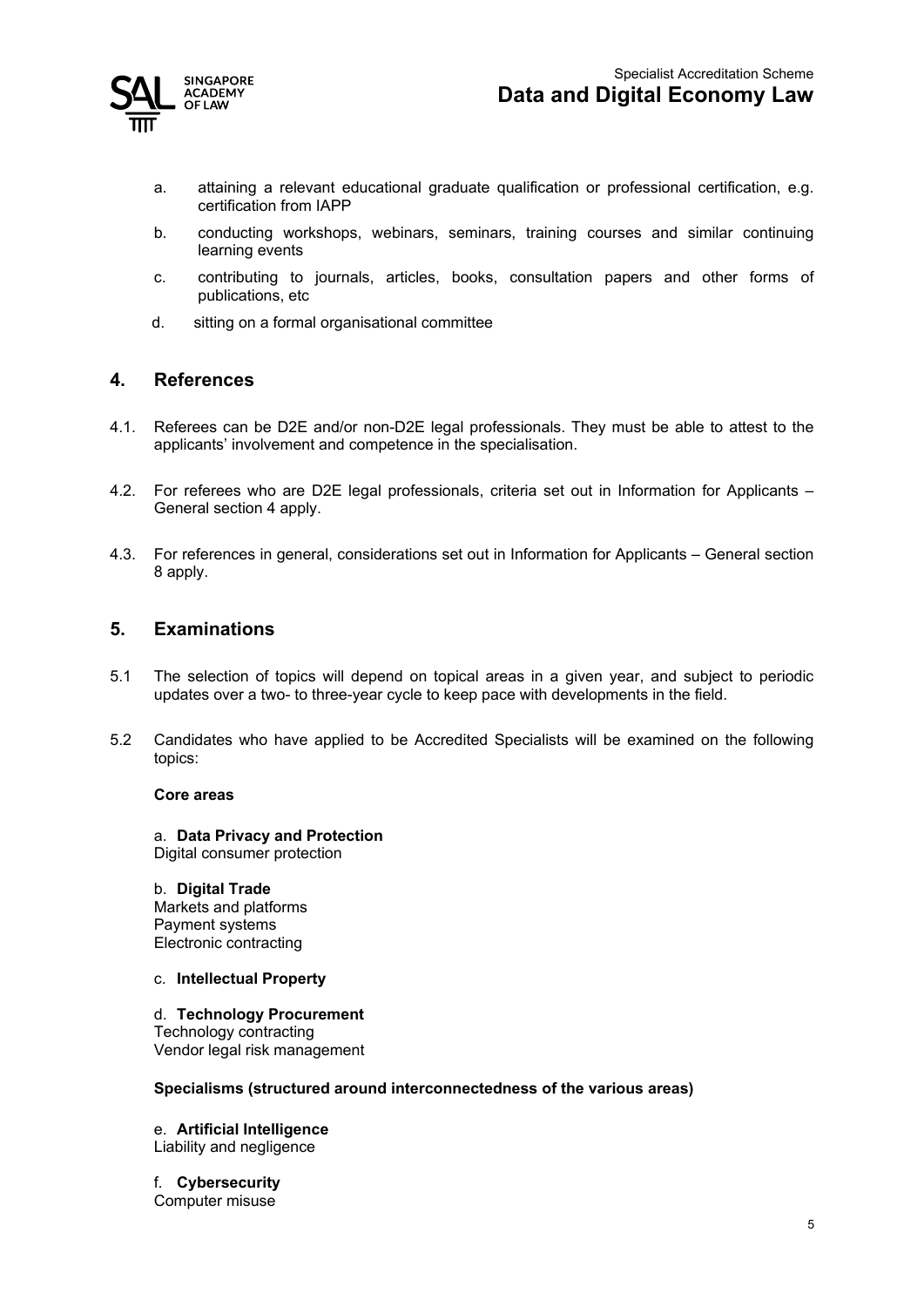

Technology risk management

#### g. **Digital Asset Management and Protection**

#### h. **Fintech and Regtech Regulation**

Blockchain and cryptocurrency Distributed ledger technology

#### i. **Internet-of-Things and Computing**

Platforms and systems including cloud computing Quantum computing

j. **Media** Mainstream and social media Online gaming Content regulation

k. **Telecommunications**

Connectivity technologies Software layer Regulatory issues

5.3 For the 2022 specialist accreditation programme, the following topics will be examined:

#### **Core areas**

- a. Data Privacy and Protection
- b. Digital Trade
- c. Intellectual Property
- d. Technology Procurement

#### **Specialisms**

- e. Artificial Intelligence
- f. Cybersecurity
- g. Digital Asset Management and Protection
- h. Fintech and Regtech Regulation
- 5.4 For 2022, specialisms g. and h. will be merged and treated as one topic.
- 5.5 For the 2022 specialist accreditation programme, there will be 3 Core questions and 3 Specialism questions. Candidates are to answer all Core questions and 2 Specialism questions.

# <span id="page-5-0"></span>**6. Selection Panel Interviews**

6.1 Similar to the examination, the interview will assess the candidate's grasp and understanding of locally and universally applicable D2E concepts and issues.